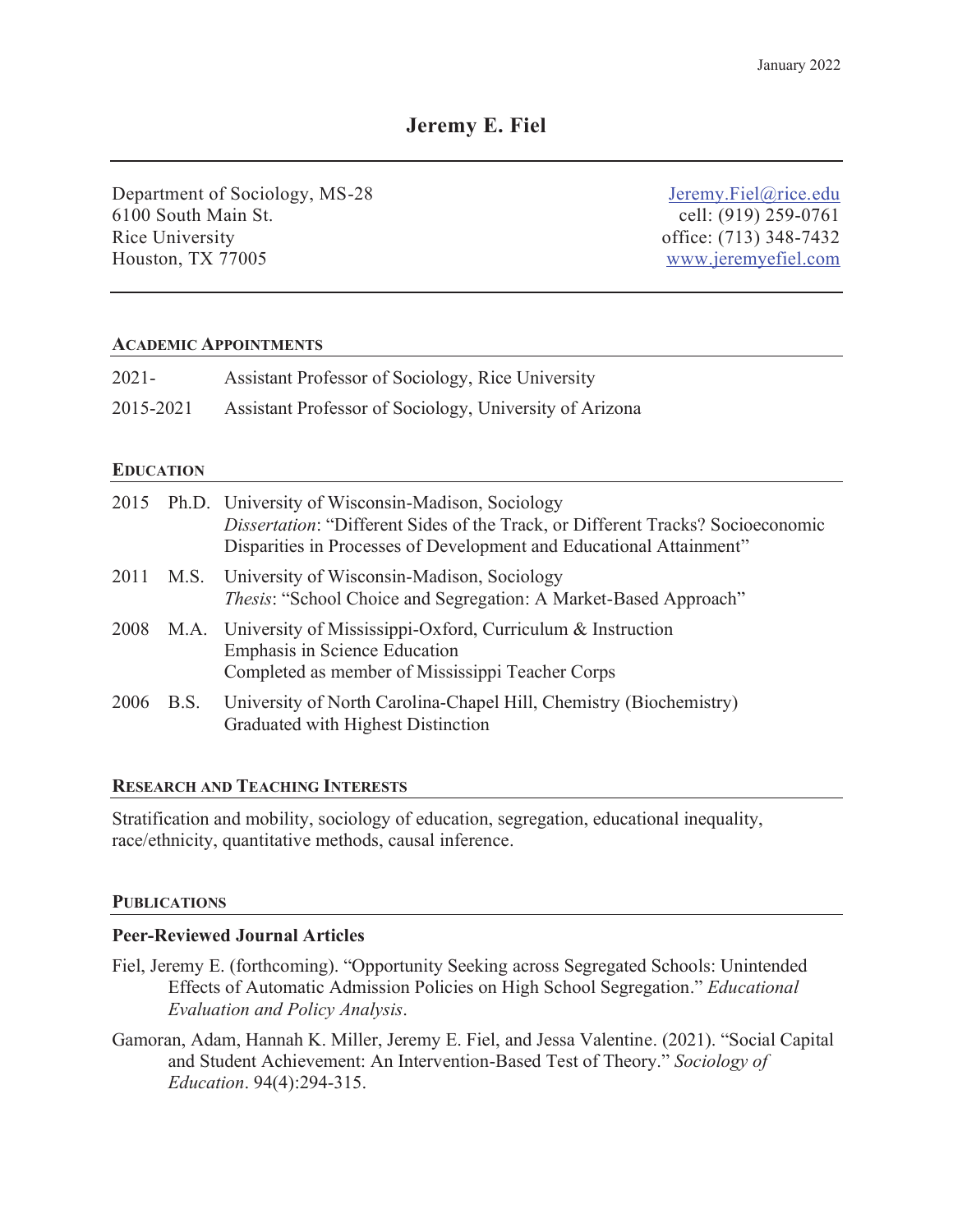- Fiel, Jeremy E. (2021). "Relational Segregation: A Structural View of Categorical Relations." *Sociological Theory* 39(3):153-179.
- Diaz, Christina J., and Jeremy E. Fiel (equal authorship). (2021). "When Size Matters: IV Estimates of Sibship Size on Educational Attainment in the U.S." *Population Research and Policy Review*. 40:1195-1220.
- Fiel, Jeremy E. (2020). "Great Equalizer or Great Selector? Reconsidering Education as a Moderator of Intergenerational Transmissions." *Sociology of Education* 93(4):353-371.
- Fiel, Jeremy E., and Yongjun Zhang (equal authorship). (2019). "With All Deliberate Speed: The Reversal of Court-Ordered School Desegregation, 1970-2013." *American Journal of Sociology* 124(6):1685-1719.
- Fiel, Jeremy E. (2019). "The Transmission of Multigenerational Educational Inequality." *Social Forces* 97(4):1455-1486.
- Fiel, Jeremy E., and Yongjun Zhang. (2018). "Three Dimensions of Change in School Segregation: A Grade-Period-Cohort Analysis." *Demography* 55(1):33-58.
- Hanselman, Paul M., and Jeremy E. Fiel. (2017). "School Opportunity Hoarding? Racial Segregation and Access to High Growth Schools." *Social Forces* 95(3):1077-1104.
- Diaz, Christina J., and Jeremy E. Fiel. (2016). "The Effect(s) of Teen Pregnancy: Reconciling Theory, Methods, and Findings." *Demography* 53(1):85-116.
- American Journal of Sociology 121(1):126-170. Fiel, Jeremy E. (2015). "Closing Ranks: Closure, Status Competition, and School Segregation."
- Fiel, Jeremy E. (2013). "Decomposing School Resegregation: Social Closure, Racial Imbalance, and Racial Isolation." *American Sociological Review* 78(5):828-848.
- Fiel, Jeremy E., Anna R. Haskins, and Ruth N. López Turley. (2013). "Reducing School Mobility: A Randomized Trial of a Relationship-Building Intervention." *American Educational Research Journal* 50(6):1188-1218.

### **Book Chapters**

- Fiel, Jeremy E. (2019) "Education Governance as a Macrosocial Influence on School Segregation." Pp. 751-67 in R. Langer and T. Brüsemeister (Ed.), *Handbuch Educational Governance Theorien* (*Handbook of Theories and Theory Building in Educational Governance)*. Springer VS.
- Fiel, Jeremy E., Megan Shoji, and Adam Gamoran. (2015). "An Intervention Approach to *Handbook of Research Methods and Applications in Social Capital*. Edward Elgar Building Social Capital: Effects on Grade Retention." Pp. 262-291 in Y. Li (Ed.), Publishing.
- Gamoran, Adam, Ruth López Turley, and Jeremy Fiel. (2012). "Evidence-Based School Interventions to Reduce Achievement Inequality." Pp. 372-384 in V. Maholmes and R. King (Eds.), *The Oxford Handbook of Poverty and Child Development.* New York: Oxford University Press.

#### **Review Articles**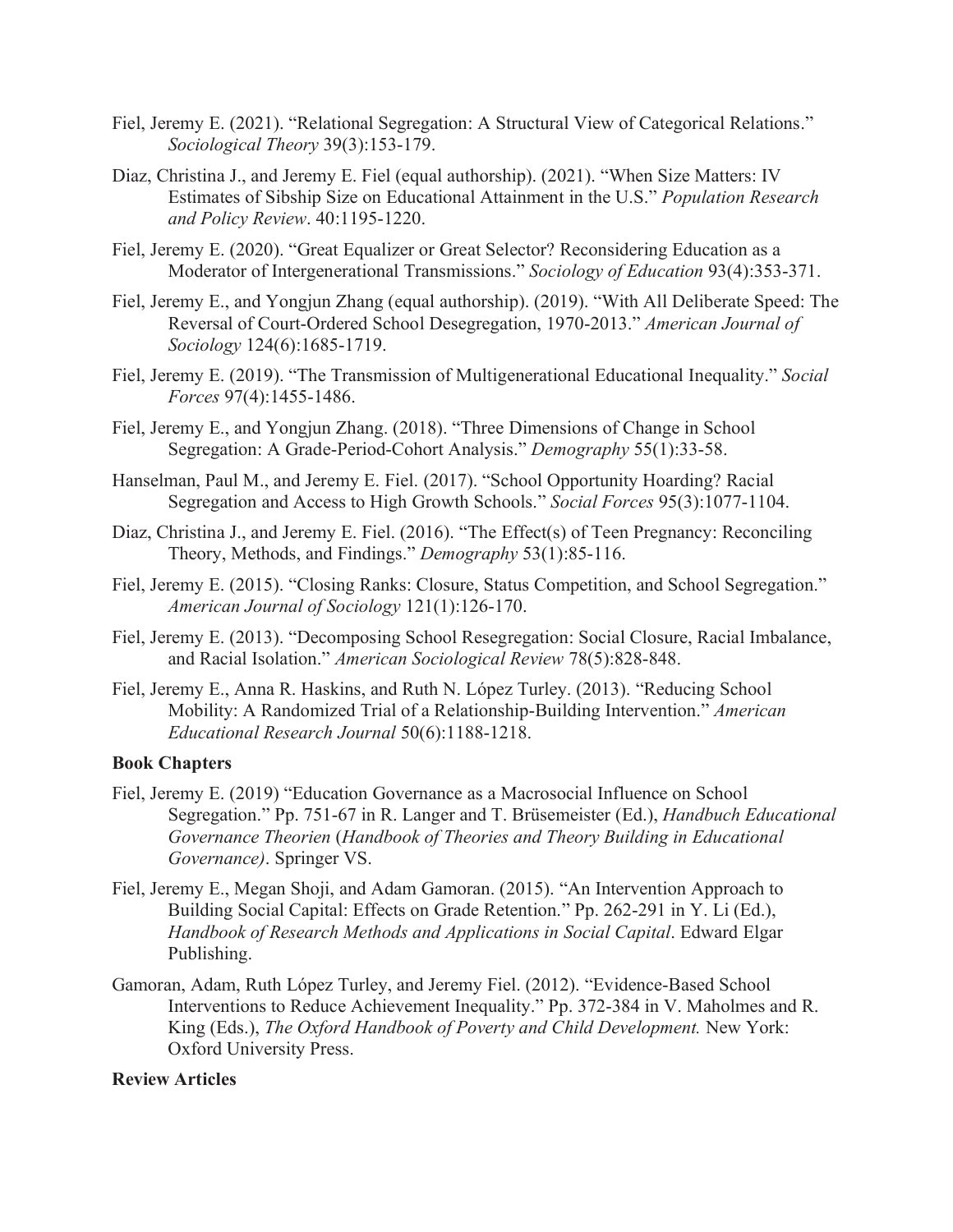Fiel, Jeremy E. (2016). Review of *Yesterday, Today and Tomorrow: School Desegregation and Resegregation in Charlotte*, Ed. Roslyn Arlin Mickelson, Stephen Samuel Smith, and Amy Hawn Nelson. *Contemporary Sociology: A Journal of Reviews* 45(4):485-486.

# **FELLOWSHIPS, HONORS, AND AWARDS**

# **Fellowships and Grants**

| 2019 | National Academy of Education & Spencer Foundation Postdoctoral Fellowship                                                                                                                          |
|------|-----------------------------------------------------------------------------------------------------------------------------------------------------------------------------------------------------|
| 2017 | Spencer Foundation Small Research Grant (\$45,262), "Inequality in the<br>Educational Returns to Skills: Tests and Explanations."                                                                   |
| 2014 | National Academy of Education & Spencer Foundation Dissertation Fellowship                                                                                                                          |
| 2013 | Institute for Research on Poverty Graduate Research Fellowship, University of<br>Wisconsin-Madison                                                                                                  |
| 2011 | National Science Foundation Graduate Research Fellowship                                                                                                                                            |
| 2009 | Institute of Education Sciences Predoctoral Fellowship, U.S. Department of<br>Education, through the Interdisciplinary Training Program in Education Sciences<br>at University of Wisconsin-Madison |

# **Research Awards**

| 2020 | James Coleman Award (with Yongjun Zhang)<br>Sociology of Education Section, American Sociological Association<br>For "With all deliberate speed: The reversal of court-ordered school<br>desegregation, 1970-2013."                 |
|------|-------------------------------------------------------------------------------------------------------------------------------------------------------------------------------------------------------------------------------------|
| 2017 | Reuben Hill Award (with Christina J. Diaz)<br>National Council of Family Relations<br>For "The effect (s) of teen pregnancy: Reconciling theory, methods, and<br>findings."                                                         |
| 2016 | Katherine DuPre Lumpkin Award for best dissertation in Sociology, University of<br>Wisconsin-Madison                                                                                                                                |
| 2015 | Sociology of Population Student Paper Award (with Christina J. Diaz)<br>Sociology of Population Section, American Sociological Association<br>For "The effect (s) of teen pregnancy: Reconciling theory, methods, and<br>findings." |
| 2014 | David Lee Stevenson Award (Honorable Mention)<br>Sociology of Education Section, American Sociological Association<br>For "Closing Ranks: Closure, Status Competition, and School Segregation."                                     |
| 2014 | Clifford Clogg Award<br>Methodology Section, American Sociological Association<br>For "Decomposing School Resegregation: Social Closure, Racial Imbalance, and<br>Racial Isolation."                                                |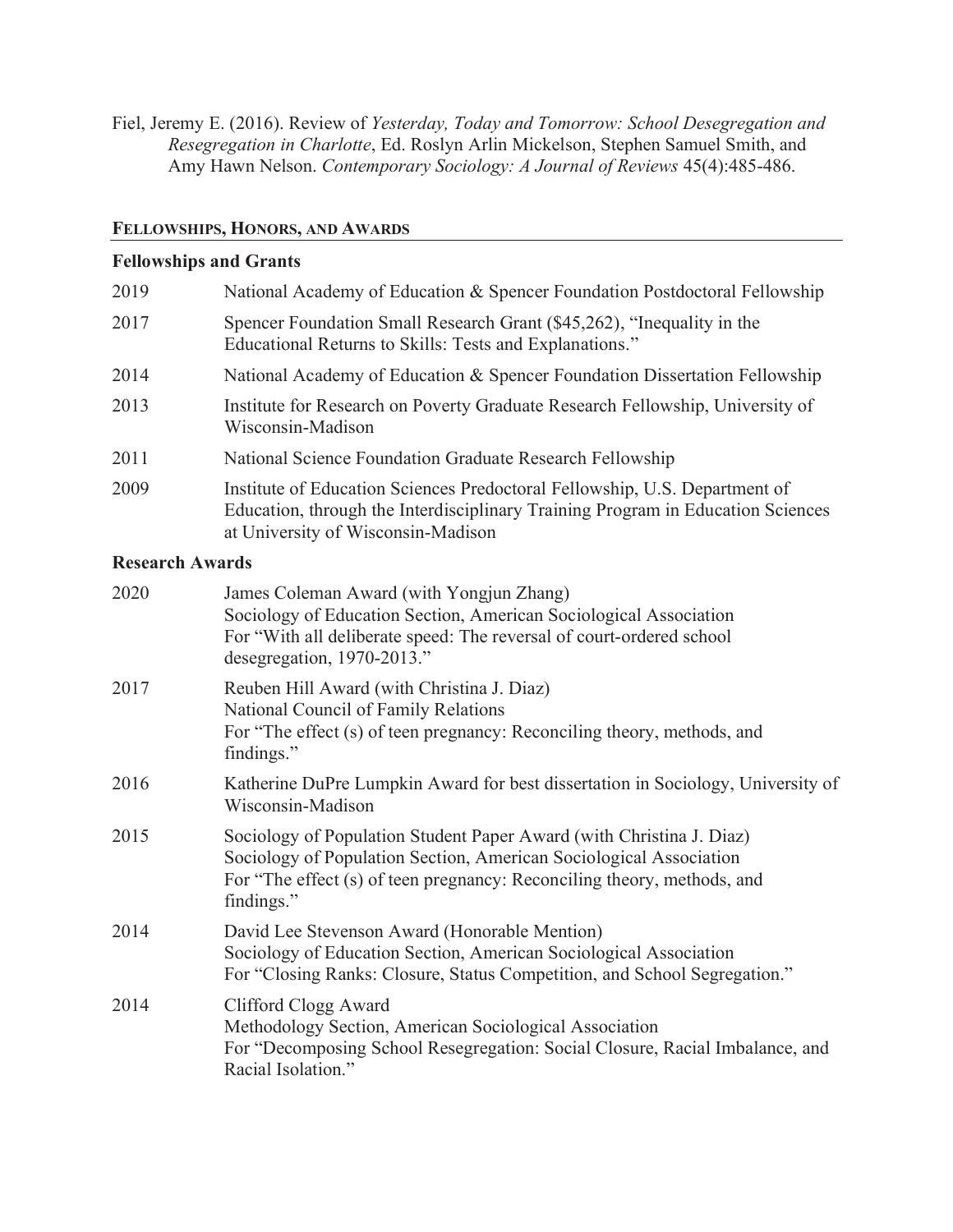| 2014         | Maureen T. Hallinan Graduate Student Paper Award<br>Sociology of Education Special Interest Group, American Educational Research<br>Association<br>For "Decomposing School Resegregation: Social Closure, Racial Imbalance, and<br>Racial Isolation." |
|--------------|-------------------------------------------------------------------------------------------------------------------------------------------------------------------------------------------------------------------------------------------------------|
| <b>Other</b> |                                                                                                                                                                                                                                                       |
| 2017         | "Revise and Resubmit" award for excellence in reviewing, Sociology of<br>Education                                                                                                                                                                    |
| 2008         | Mullins Award, Mississippi Teacher Corps                                                                                                                                                                                                              |
| 2006         | Merck Index Award for Chemistry                                                                                                                                                                                                                       |
| 2005         | Phi Beta Kappa, Alpha of North Carolina Chapter                                                                                                                                                                                                       |
| 2002         | National Merit Scholarship                                                                                                                                                                                                                            |

# **MEDIA COVERAGE**

# **Featured/Quoted**

- "2 Segregated Schools, 2 Reactions." Christopher Peak. *New Haven Independent*. September 3, 2019.
- "Brown v. Board at 65: Will schools ever be integrated?" Kevin Mahnken. *LA School Report*. May 22, 2019.
- "Study Finds No Upswing in Racially Isolated Schools." Holly Yettick. *Education Week*. March 13, 2014.
- "School Segregation is a Thing Again, According to Research." *PBS News Hour*. November 6, 2013.
- "Why Are American Schools Still Segregated?" Eleanor Barkhorn. *The Atlantic*. November 5, 2013.

# **Authored**

- "How policies that promote school competition and choice are linked to school segregation." The London School of Economics and Political Science, *USApp American Politics and Policy blog*, August 26, 2015.
- "Reducing School Mobility with a Relationship-Building Intervention." *Policy Analysis for California Education (PACE) blog*. November 19, 2013.
- "Despite education policies to the contrary, demographic changes have been the driving force behind the resegregation of American schools." The London School of Economics and Political Science, *USApp American Politics and Policy blog*. October 23, 2013.

# **INVITED TALKS AND CONFERENCE PRESENTATIONS**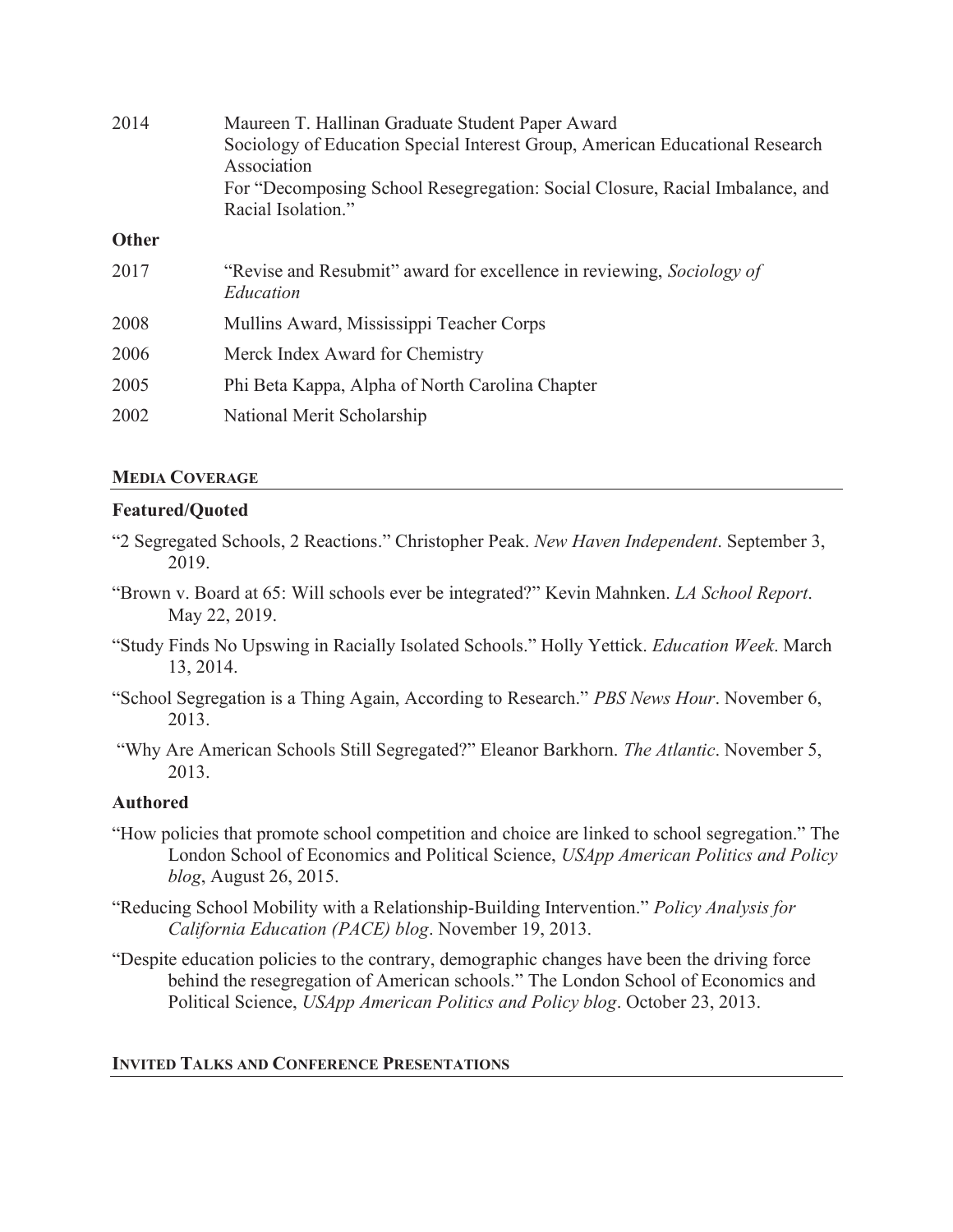- 2021 "Equality of Opportunity and School Segregation: Natural Experiments from Automatic Admission Policies." Brown University, Department of Sociology Colloquium, November 16, 2021.
- 2021 "Thinking through Segregation and Inequality of Opportunity." University of Chicago, Mansueto Institute for Urban Innovation, Convening on Neighborhood and School Inequality. October 6, 2021.
- 2020 "Can Democratizing Educational Opportunities Reduce School Segregation?" National Academy of Education/Spencer Foundation Fall Retreat. November 6, 2020.
- 2020 "Equality of Opportunity and School Segregation: Natural Experiments from Two Policy Interventions." Interdisciplinary Training Program in the Education Sciences, University of Wisconsin-Madison. September 18, 2020.
- 2019 "Can Democratizing Educational Opportunities Reduce School Segregation?" University of Notre Dame, Center for Research on Educational Opportunity. September 24, 2019.
- 2019 "With All Deliberate Speed: The Reversal of Court-ordered School Desegregation, 1970- 2013." New York University, Center for Advanced Social Science Research and NYU Population Center. April 24, 2019.
- 2018 "With All Deliberate Speed: The Reversal of Court-ordered School Desegregation, 1970- 2013." Presentation by coauthor Yongjun Zhang. American Sociological Association annual meeting, Philadelphia, Pennsylvania, August 13, 2018.
- 2017 "Reconsidering Education as a Moderator of Intergenerational Transmissions." Summer meeting of Research Committee 28 on Social Stratification and Mobility, Columbia University, August 8, 2017.
- 2016 "The Emergence and Transmission of Multigenerational Educational Inequality." Turbeville Speaker Series. Frances McClelland Institute for Children, Youth and Families. University of Arizona. December 2, 2016.
- 2016 "SES-Based Effect Modification & Intergenerational Educational Stratification." Population Association of America Annual Conference, Washington, DC, April 2, 2016.
- 2016 "When Size Matters: The Influence of Sibship Size on Attainment." (Poster). Population Association of America Annual Conference, Washington, DC, April 2, 2016.
- 2015 "Different Sides of the Track, or Different Tracks? Socioeconomic Heterogeneity in Processes of Educational Attainment." Sociology of Education Association Conference, Pacific Grove, California, February 22, 2015.

 Retreat, Washington, DC, March 19, 2015; Interdisciplinary Training Seminar in Also presented at: National Academy of Education/Spencer Fellowship Programs Spring Education Sciences, University of Wisconsin-Madison, April 11, 2014.

2014 "Closing Ranks: Closure, Status Competition, and School Segregation." (Roundtable) American Sociological Association annual meeting, San Francisco, California, August 17, 2014.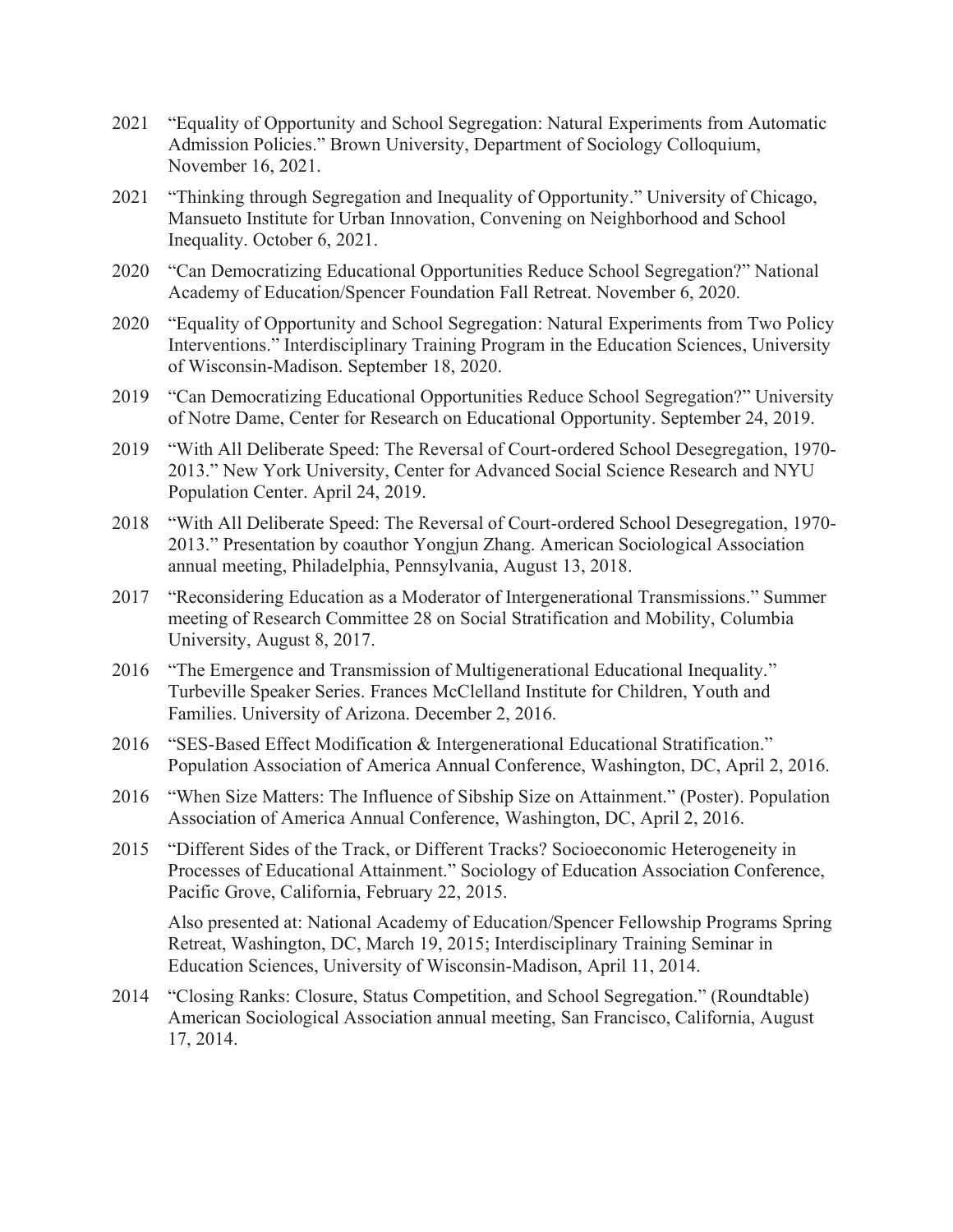2013 "Decomposing School Resegregation: Social Closure, Racial Imbalance, and Racial Isolation." American Sociological Association annual meeting, New York, New York, August 11, 2013.

Also presented at: Race and Ethnicity Research Seminar, University of Wisconsin-Madison, April 18, 2012.

Research Association annual meeting, San Francisco, California, April 28, 2013. 2013 "The Neighborhood Context of Parent Involvement in Schools." American Educational

Also presented at: American Sociological Association annual meeting, Denver, Colorado, August 17, 2012.

- 2012 "Status Competition and School Segregation: Bringing Sociological Theory Back In." (Roundtable). American Sociological Association annual meeting, Denver, Colorado, August 20, 2012.
- 2012 "Social Capital and Grade Retention: Boon or Burden?" American Educational Research Association annual meeting, Vancouver, Canada, April 14, 2012.
- Southern Sociological Society annual meeting, New Orleans, Louisiana, March 22, 2012. 2012 "Reducing School Mobility in Elementary Schools through a Randomized Intervention."

Also presented at: Society for Research on Child Development Conference, Montreal, Quebec, Canada, April 1, 2011.

Roundtable presentation. 2011 "Recent Trends in School Segregation: A Market-Based Approach." Sociology of Education Association Conference, Pacific Grove, California, February 19, 2011.

Also presented at: Race and Ethnicity Research Seminar, University of Wisconsin-Madison, September 20, 2010.

### **TEACHING AND ADVISING**

## **Teaching (University of Arizona)**

Sociology 280: Schools and Society (undergraduate)

Sociology 375: Quantitative Reasoning in Sociology (undergraduate)

Sociology 450: Social Inequality (undergraduate)

Sociology 551: Stratification and Class (graduate)

Sociology 570B: Advanced Social Statistics (graduate)

## **Other Activities (University of Arizona)**

2016-2017: Faculty sponsor, Inequality Workshop

Comprehensive exams written/graded: Stratification, Methods

Master's committees: Samantha Scovill (2018), Steven Lizzol (2018), Kelsey Gonzalez (2018)

PhD committees: Hannah Clarke (2019), Yongjun Zhang (2020), Hyungjun Suh (2020), Steven Lizzol (2020), Nelson Hosley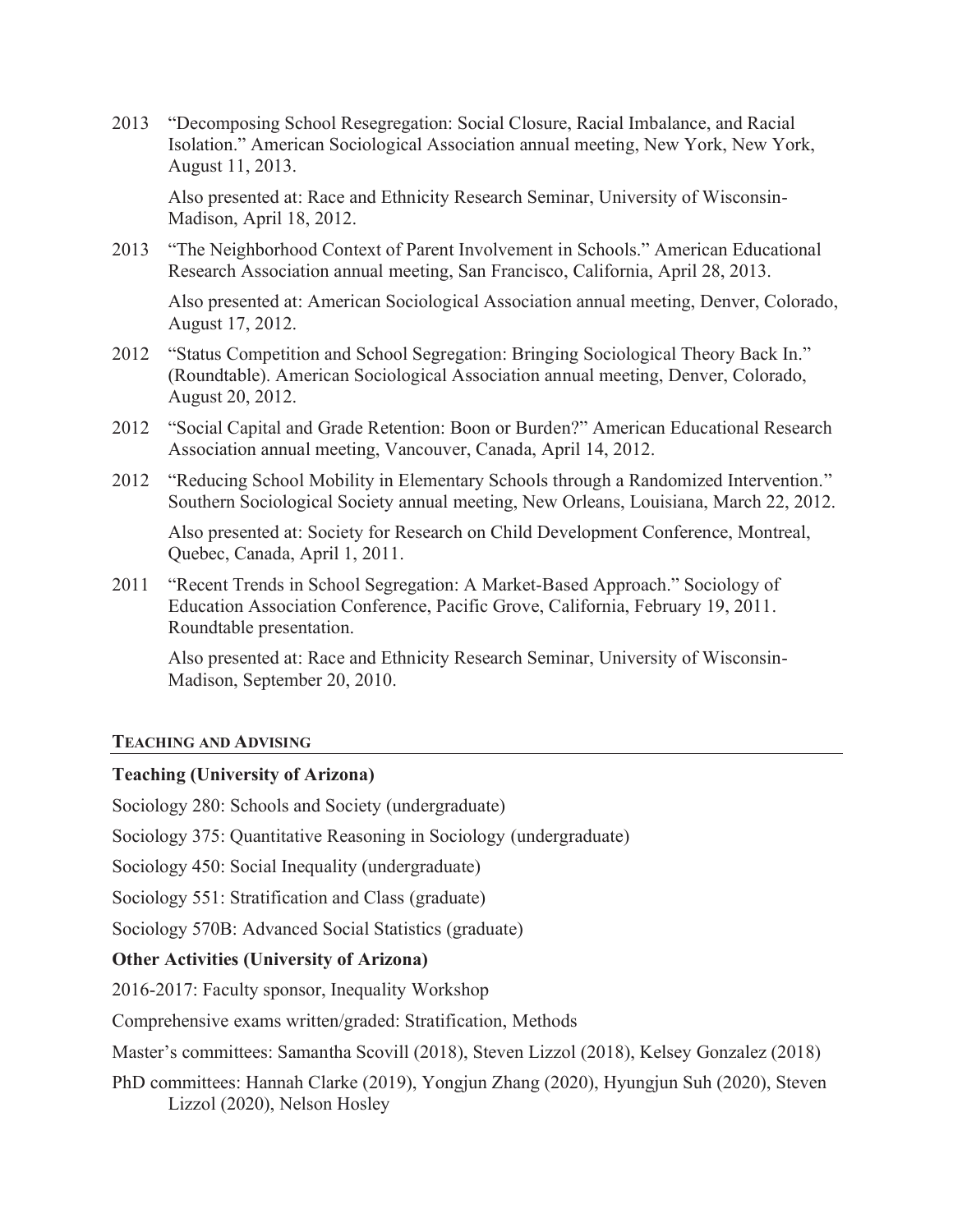### **PROFESSIONAL SERVICE**

| <b>Rice University</b>       |                                                                                                                                      |  |  |
|------------------------------|--------------------------------------------------------------------------------------------------------------------------------------|--|--|
| 2021-2022                    | Graduate Program Committee, Department of Sociology                                                                                  |  |  |
| <b>University of Arizona</b> |                                                                                                                                      |  |  |
| 2020-2021                    | Executive Committee, School of Sociology                                                                                             |  |  |
| 2020-2021                    | Diversity, Equity & Inclusion Committee, School of Sociology                                                                         |  |  |
| 2019-2020                    | Colloquium Coordinator (Spring 2020), School of Sociology                                                                            |  |  |
| 2016-2019                    | Graduate Affairs Committee, School of Sociology                                                                                      |  |  |
| 2015-2016                    | Faculty Recruitment Committee, School of Sociology                                                                                   |  |  |
| <b>External Service</b>      |                                                                                                                                      |  |  |
| 2021                         | Session Organizer, ASA Section on Methodology                                                                                        |  |  |
| 2021                         | Nominations/Elections Committee, ASA Section on Inequality, Poverty, and<br>Mobility                                                 |  |  |
| 2021                         | James Coleman Award Committee, ASA Section on Sociology of Education                                                                 |  |  |
| 2019                         | Session Organizer/Program Chair, ASA Section on Sociology of Education                                                               |  |  |
| 2018                         | Mentor, ASA Section on Inequality, Poverty & Mobility Graduate Student<br><b>Mentoring Program</b>                                   |  |  |
| 2016                         | Willard Waller Award Committee, American Sociological Association, Sociology<br>of Education Section                                 |  |  |
| 2015                         | Maureen T. Hallinan Graduate Student Paper Award Committee, American<br>Educational Research Association, Sociology of Education SIG |  |  |
| <b>Peer Review</b>           |                                                                                                                                      |  |  |

Editorial Boards

2020- *American Journal of Sociology* Consulting Editor

2018-2020 *Sociology of Education* Editorial Board member

## Journals

*Acta Sociologica*, *Advances in Life Course Research*, *American Educational Research Journal*, *American Journal of Sociology*, *American Sociological Review*, *Demographic Research*, *Demography*, *Du Bois Review*, *Educational Evaluation and Policy Analysis*, *Educational Policy*, *Educational Researcher*, *Journal of Education for Students Placed at Risk*, *Policy Studies Journal*, *Research in Social Stratification & Mobility*, *Rural Sociology*, *Social Forces*, *Social Problems*, *Social Science Research*, *Sociological Forum*, *Sociological Methodology*, *Sociological Perspectives*, *Sociological Spectrum*, *Sociology of Education*, *Socius: Sociological Research for a Dynamic World*, *Urban Affairs Review*.

Grant/Fellowship Applications